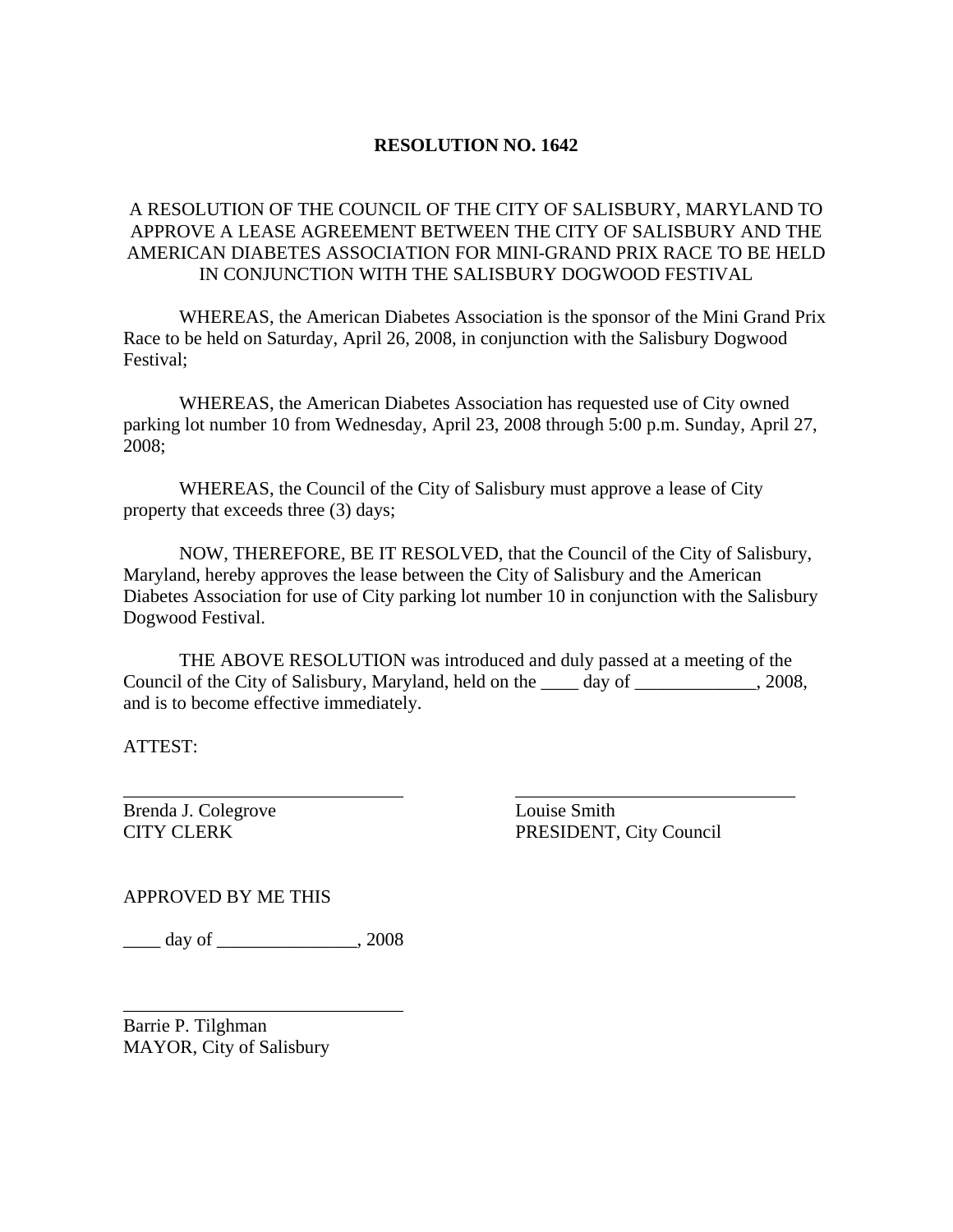## **LEASE**

THIS AGREEMENT made this \_\_\_\_\_ day of \_\_\_\_\_\_\_\_\_\_\_\_\_\_, 2008, between the CITY OF SALISBURY, Landlord, and American Diabetes Association, Tenant.

1. WITNESSETH, that the Landlord hereby rents to the Tenant, American Diabetes Association, Parking Lot #10 from 5:00 p.m., Wednesday, April 23, 2008 until 5:00 p.m., Sunday, April 27, 2008, for the sum of One Dollar (\$1.00) per day, payable in advance.

2. And the said Tenant hereby covenants with the said Landlord to pay the rent aforesaid, keep the premises in good order and to surrender the peaceful and quiet possession of the same at the end of the said term in as good condition as when received. Tenant will not do, suffer or permit anything to be done in or about the premises which will contravene any policy of insurance of the Landlord, nor use, nor permit their use for the purposes other than those of the American Diabetes Association. Tenant further covenants that it will not at any time assign this agreement, or sublet the property thus let, or any portion thereof, without the consent in writing of the said Landlord, or its representatives. Tenant further covenants that no alterations or repairs will be made to the leased premises without prior consent of the Landlord, and that whatever alterations or repairs the said Tenant shall be permitted to make shall be done at Tenant's own expense.

3. Tenant further covenants as follows:

 A. At least one-week before the event, provide to the City a Certificate of Insurance naming the City as an additional insured. Such certificate will evidence that the Tenant has insurance in the following amounts: General Commercial Liability (General Aggregate \$2,000,000; Each Occurrence \$1,000,000; Fire Damage \$300,000; and Medical Expense \$10,000).

- B. To keep property clean and in good repair during term of lease.
- C. To permit access to property by authorized City employees.
- D. To remove all improvements, material and equipment and restore property to its original condition, 5:00 p.m., Sunday, April 27, 2008.
- E. To comply with all City ordinances.
- F. To cooperate fully with routine or emergency activities of City agencies.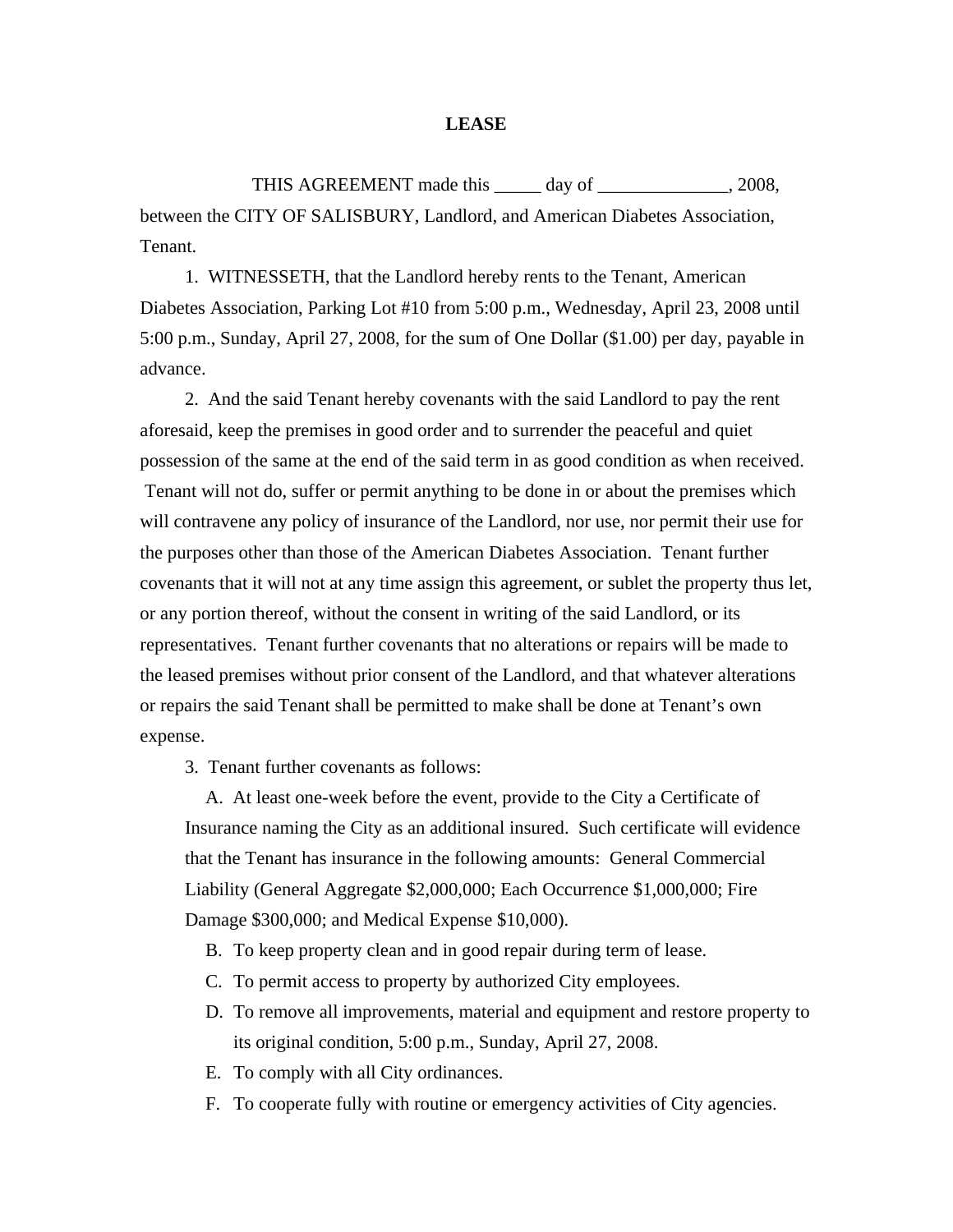Lease Agreement American Diabetes Association Page 2

- G. To allow no lewd or indecent actions, conduct, language, pictures or portrayals in the activities or events presented by Tenant on the Premises, and nothing is to be presented, used, sold or solicited that is against the law, or contrary to, or forbidden by, the ordinances of the City of Salisbury and the laws of the State of Maryland. Tenant agrees to abide by and to be bound by the decisions of Landlord should any questions of propriety arise under this paragraph.
- H. To have all facades, signs, etc., approved by the Department of Building, Permits & Inspections.

 4. Tenant knows, understands and acknowledges the risks and hazards associated with using the property and hereby assumes any and all risks and hazards associated therewith. Tenant hereby irrevocably waives any and all claims against the City or any of its officials, employees or agents for any bodily injury (including death), loss or property damage incurred by the Tenant as a result of using the property and hereby irrevocably releases and discharges the City and any of its officials, employees or agents from any and all claims of liability arising out of or associated with the use of the property.

 5. Tenant shall indemnify and hold harmless the City and its officials, employees and agents from and against any and all liabilities, judgements, settlements, losses, costs or charges (including attorneys' fees) incurred by the City and any of its officials, employees or agents as a result of any claim, demand, action or suit relating to any bodily injury (including death), loss or property damage caused by, arising out of, related to or associated with the use of the property by the Tenant or by the Tenant's members, employees, agents or invitees.

 6. Tenant shall pay the City for any and all physical loss or damage to the property (including the cost to repair or replace the property) caused by, arising out of, relating to or associated with the use of the property by the Tenant or by the Tenant's members, employees, agents or invitees.